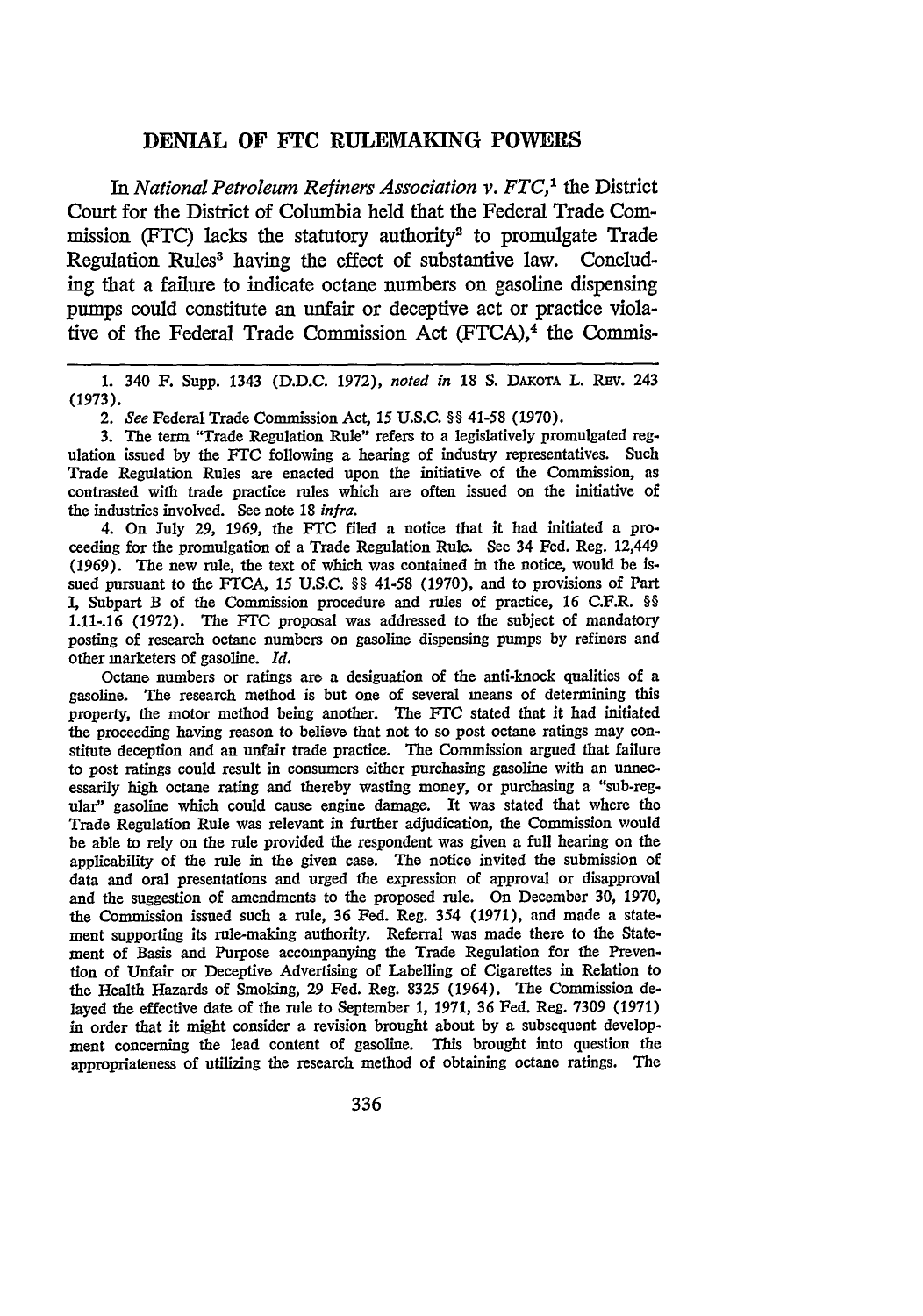sion issued a rule requiring gasoline refiners and marketers to post such ratings.<sup>5</sup> Thirty-four oil companies and two refinery associations subsequently filed an action contending that the FTC lacked authority under the Federal Trade Commission Act to promulgate such rules.<sup>6</sup> The district court granted plaintiffs' motion for summary judgment, holding that the rule-making power granted in the **FTCA7** was limited solely to the authority to make procedural rules and regulations in connection with the Commission's investigatory responsibilities and housekeeping chores.'

Congressional debate prior to the 1914 enactment of the **FTCA9** reflected heated controversy over the extent of the powers such an agency should possess.<sup>10</sup> In its final version,<sup>11</sup> section 5 of the FTCA empowered the FTC to "prevent" unfair methods of competition-conferring upon the Commission quasi-judicial powers to file complaints, to hold hearings to determine whether violations of the FTCA were occurring, and to issue cease and desist orders to terminate such violations.<sup>12</sup> In addition, section 6 of the FTCA granted the FTC broad investigatory powers;18 however, despite several unsuccessful attempts to alter the language to expressly

7. *Id. §* 46(g).

8. 340 F. Supp. at 1348-49. See note 15 *inIra.*

9. Widespread demand for greater assistance in the enforcement of the antitrust laws led to the establishment of the Federal Trade Commission. For a history of the formation of the FTC, see Baker & Baum, *Section* **5** *of the Federal Trade Commission Act: A Continuing Process of Redefinition, 7 VILL. L. REV. 517 (1962).* 

10. Sentiment ran from that of desiring a purely investigatory body to that of wanting to grant broad rule-making powers. *See* Baker & Baum, *supra* note 9, at 525-27; 51 CONG. REc. 8845, 9047, 9056 (1914).

11. Act of Sept. 26, 1914, ch. 311, 38 Stat. 717. The scope of the Commission's interest at this time was limited to "unfair methods of competition." *Id.* at 719. The Commission's area of concern was widened by the Wheeler-Lea Amendment, Act of March 21, 1938, ch. 49, § 3, 52 Stat. 111. This Act added the words "unfair or deceptive acts or practices" to the language of section 5(a) (6), 15 U.S.C. § 45(a)(6) (1970), thus making it clear that the Commission can protect the consumer through direct means as well as through the protection of competition.

12. *Id. § 45.*

**13.** *Id. §* 46.

rule was subsequently withdrawn and an alternative rule was proposed on August 17, 1971; the new rule provided that the required octane number was the average of the research and motor octane numbers. On December 16, 1971 the revised rule was issued, effective March 15, 1972, 16 C.F.R. § 422.1 (1972). This was the final action of the Commission, effective but for a stay of the District Court entered by Judge Aubrey E. Robinson, Jr., 340 F. Supp. at 1350.

*<sup>5.</sup>* 16 C.F.R. §§ 1.11-.16 (1972).

<sup>6.</sup> *See 15* U.S.C. §§ 41-58 (1970).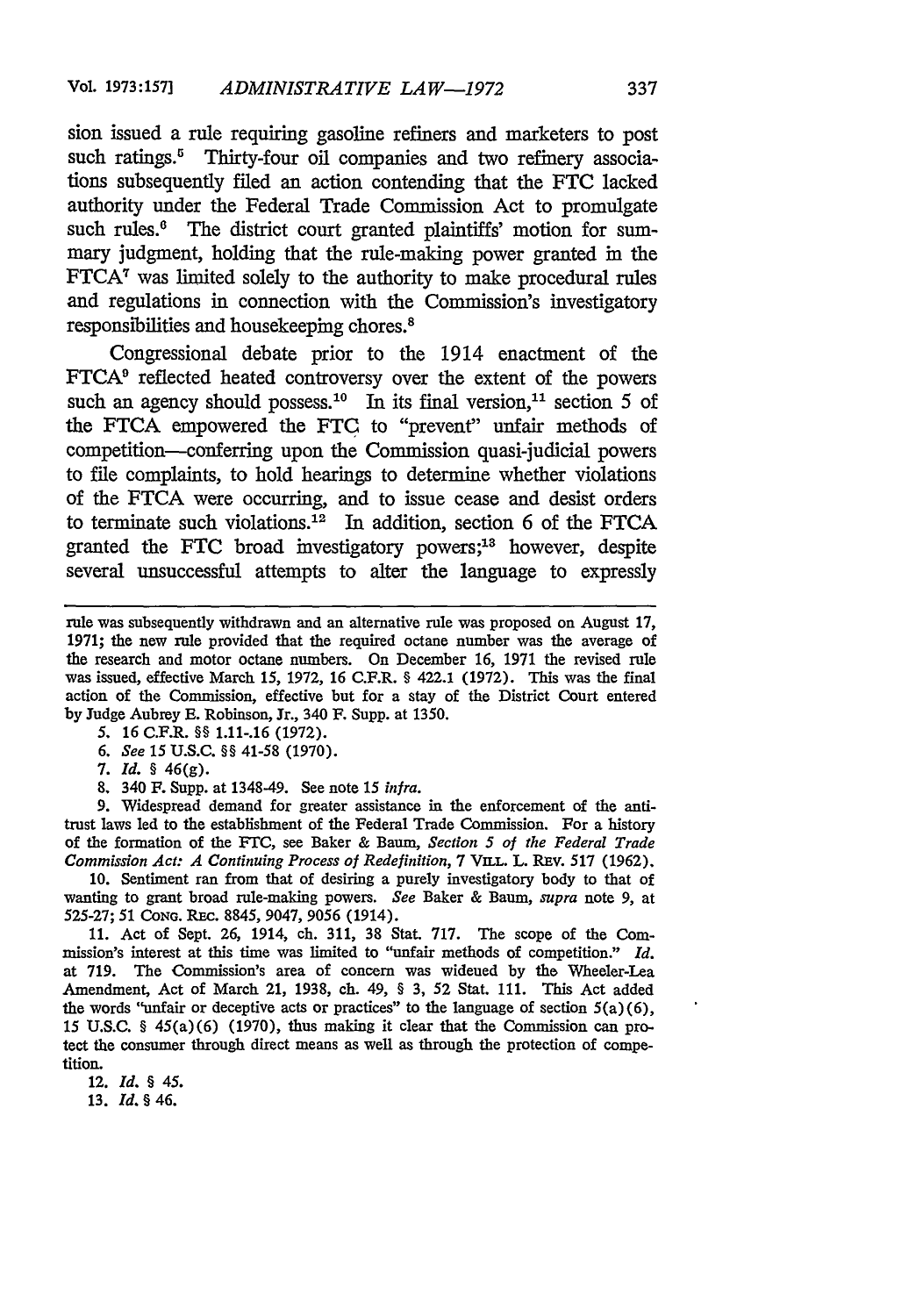grant the Commission legislative rule-making authority,14 it was only in the context of those investigatory powers that any reference was made to rules or regulations.<sup>15</sup> During the past decade, the FTC was expressly granted rule-making power over certain activities of specified industries.<sup>16</sup> Significantly, the statutory language in these specific grants more closely resembles the typical language of grants of rule-making authority to other agencies than it does the original language of section **5.17**

The FTC had traditionally exercised its authority almost entirely through its section 5 power to issue cease and desist orders, although non-binding trade practice rules were frequently issued and adhered to voluntarily by the industries concerned.<sup>18</sup> In 1962,

The debate on the Senate-House Conference Report raised questions concerning the powers of the Commission. At that time, Congressman Covington, one of the sponsors of the bill, stated that the Commission would have no power to prescribe methods of competition to be used in the future. He went on to point out that "[i]n issuing its orders [the Commission] will not be exercising power of a legislative nature." *Id.* at 14,932.

It was also suggested that the Commission would in no sense exercise a legislative function such as that which is exercised by the ICC. Committee member Stevens remarked that "[wle desired clearly to exclude that authority from the power of the commission." *Id.* at 14,938.

*15.* 15 U.S.C. **§** 46(g) (1970). This section grants the Commission power "[flrom time to time to classify corporations and to make rules and regulations for the purpose of carrying out the provisions of sections 41 to 46 and 47 to 58 of this title." *Id.*

16. Wool Products Labeling Act, 15 U.S.C. **\$\$ 68-68j** (1970); Fur Products Labeling Act, *id.* §§ 69-69j; Textile Fiber Products Identification Act, *id.* §§ 70-70k; Flammable Fabrics Act, *id.* §§ 1191-1204; Fair Packaging and Labeling Act, *id.* §§ 1451-61. The original language of the Flammable Fabrics Act, 67 Stat. 112 (1953), was similar to that of the FTCA. This language was amended to make the Act similar in format to the other above-mentioned statutes, specifying the subjects upon which rules could be issued and expressly stating that a violation of such rules would constitute a violation of the **FTCA.** 81 Stat. 571 (1967). The purpose of the amendment was to provide for regulations "to be issued under rulemaking procedures rather than having them fixed by law . **.** . **."** H.R. REP. No. 972, 90th Cong., 1st Sess. 1 (1967).

17. *See, e.g.,* Communications Act of 1934, 47 U.S.C. **§** 195(i) (1970) (granting rule-making power to the FCC); Natural Gas Act, 15 U.S.C. **§** 717o (1970) (granting rule-making power to the FPC).

18. Trade practice rules were promulgated, often at the initiative of the indus-

<sup>14.</sup> *See 51 CoNa.* REC. 9047-50, 9056-57 (1914). It was mentioned in debate that the House Committee on Interstate and Foreign Commerce had considered and purposely deleted amendments which would make the Commission's mandate and powers clearly analogous to those of the Interstate Commerce Commission. The feeling was expressed that the broad area of interest of the FTC would not allow the expertise achieved by the ICC in regulating a narrow industry. Concern was also expressed over the effect of such powers on state rules already in force as they related to the proposed legislation.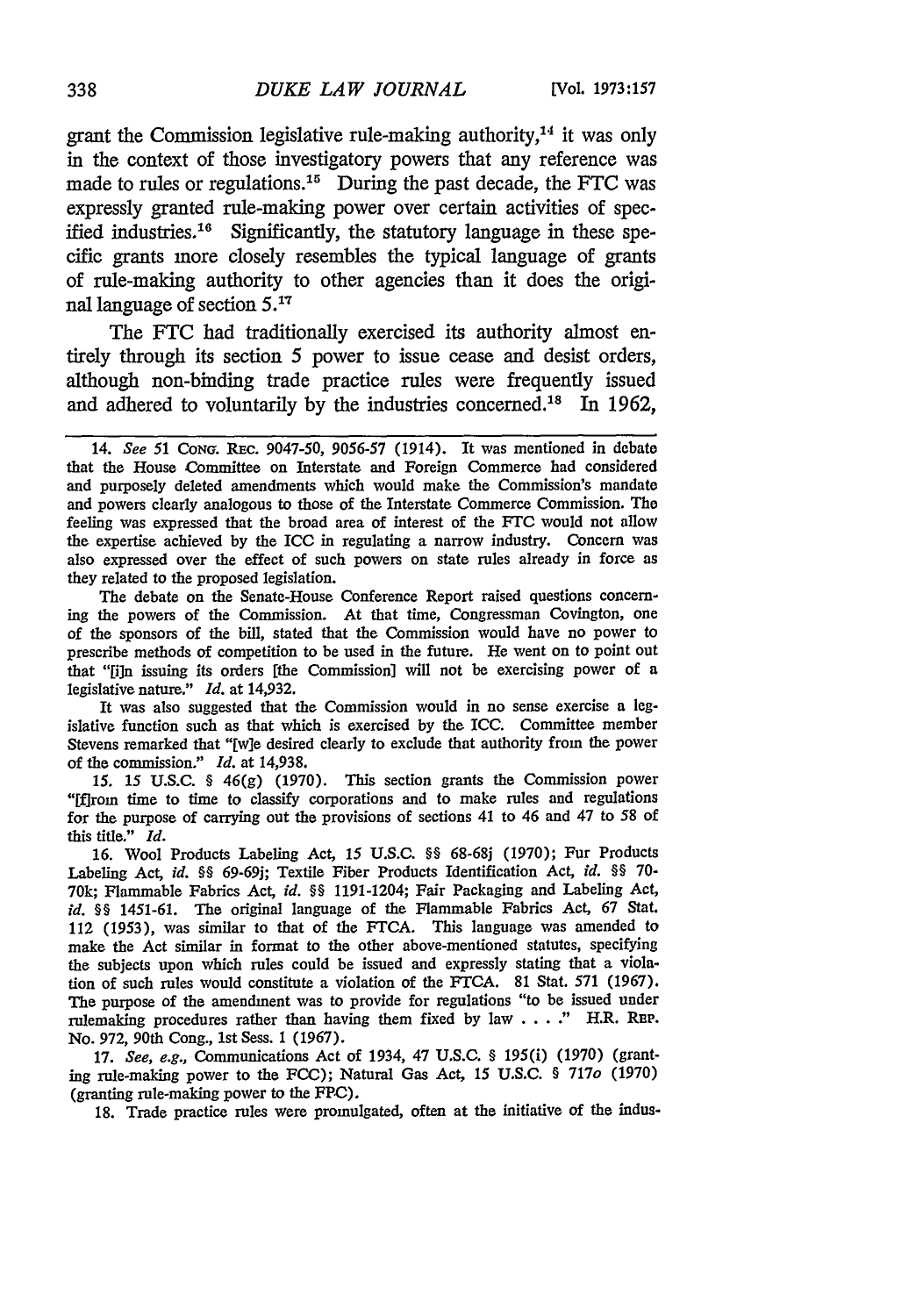however, the Commission amended its rules and procedures to prescribe a method for the adoption of "Trade Regulation Rules,"<sup>19</sup> which were to have the force of law. Through this mode of enforcement the FTC could simply charge the violator with an act contrary to the rule; it would then only be required to prove a violation of the rule rather than satisfy the more onerous burden of showing that the act was an unfair trade practice within the meaning of the FTCA.<sup>20</sup>

Pursuant to this new procedure and prior to the promulgation of the Gasoline Octane Rule, the **FTC** had issued such rules in a variety of areas. The most ambitious of these was a rule relating to the prevention of unfair or deceptive advertising and labeling of cigarettes.<sup>21</sup> In response to a challenge mounted by the cigarette industry,<sup>22</sup> the Commission, in promulgating the rule, issued an extensive statement articulating the basis for its authority to promulgate Trade Regulation Rules.<sup>23</sup> In support of the Commission's claimed authority, the statement cited the "rules and regulations" language of section  $6(g)$ ,<sup>24</sup> arguing that the word "rules" in section 6(g) is properly defined as in the Administrative Procedure Act: "[T]he whole or part of an agency statement of general or particular applicability and future effect designed to implement, interpret, or prescribe law or policy. . . . "<sup>25</sup> The Commission further relied on its statutory grant of authority to "prevent" the use of "unfair methods of competition" and "unfair or deceptive acts or procedures." $26$  Taking the view that the authority to issue cease

tries involved, to prescribe a voluntary course of action for the industry and to provide for an advance opinion from the Commission as to the legality of such action. These rules did not have the force of law. When the Commission took legal action in such a case, the charge was not a violation of the trade practice rule but of the underlying statute. In such proceedings, the FTC was required to prove de novo the unfairness of the action and was not permitted to rely pon the rule. In the Commission's present procedures and rules of practice, these rules are also referred to as Industry Guides. 16 C.F.R. §§ 1.5, 1.6 (1972). For examples of such trade practice rules, see *id. §§* 22 (frozen food industry), 139.1 (wine industry), 152 (hosiery industry), **209** (grocery industry).

19. 27 Fed. Reg. 4609 (1962). *See* 16 C.F.R. §§ 1.11-.16 (1972).

20. For a list of other statutes violations of which also constitute violations of the FTCA, see note 16 *supra* and accompanying text.

21. 29 Fed. Reg. 8324 (1964), *as revised, id.* at 12,626, *text deleted and crossreference added,* **30** Fed. Reg. 9485 (1965).

22. *See* 29 Fed. Reg. 8324, 8365 (1964).

- 24. *Id. See* 15 U.S.C. § 46(g) (1970).
- 25. 5U.S.C. **§** 551(4) (1970).
- 26. 15 U.S.C. §45(a)(6) (1970).

<sup>23.</sup> *Id.* at 8364.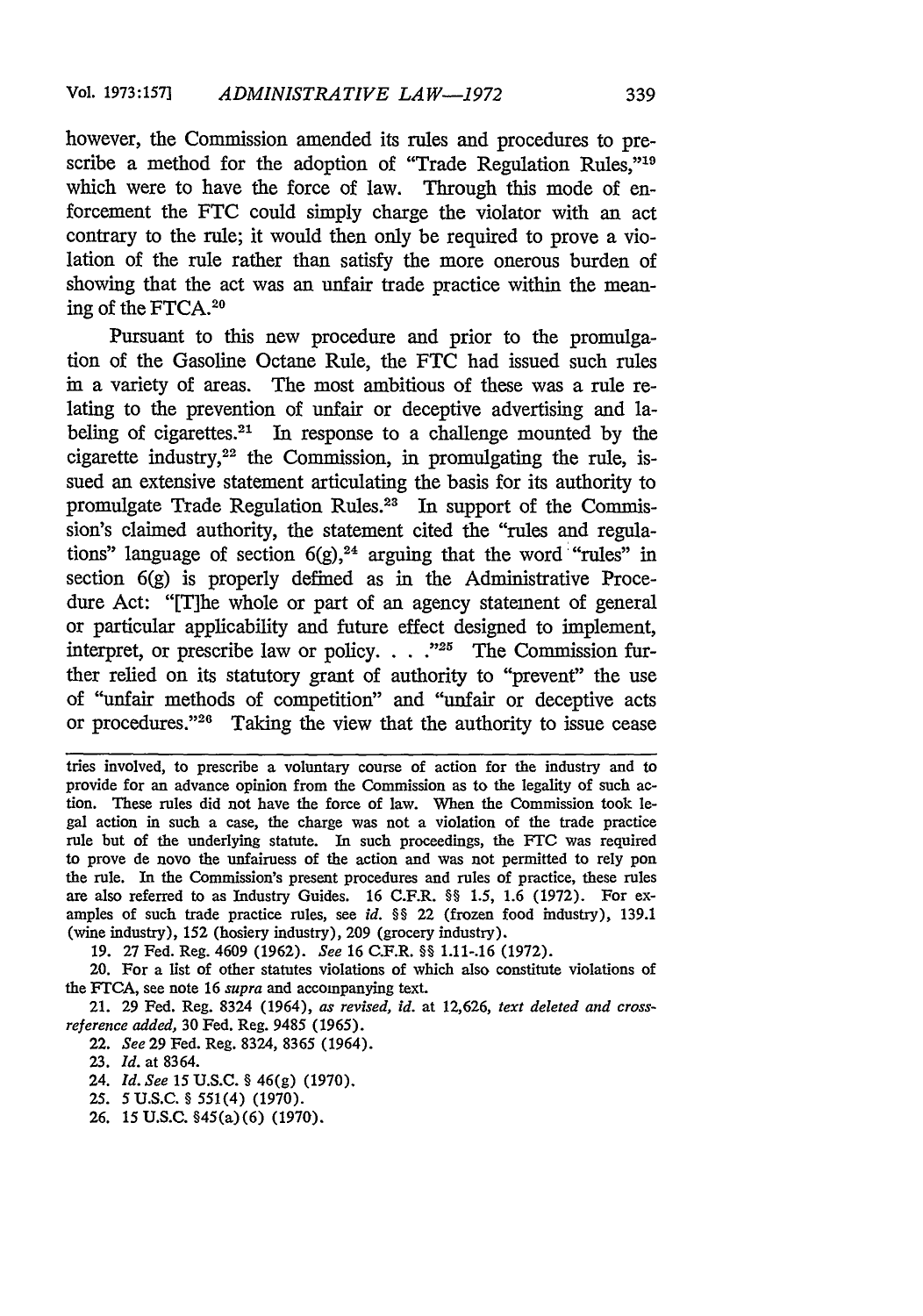and desist orders $27$  is only one vehicle by which the agency was intended to exercise its general powers, the Commission asserted that substantive rule-making power was a necessary implication of Congress' establishment of the FTC as not merely a quasi-court but rather as an administrative agency.<sup>28</sup> The agency argued that the mandate to "prevent" unfair competition and practices is so broad that, absent express statutory language to the contrary, the powers which are necessary and proper to the fulfillment of the directive are to be implied from the mandate. Perhaps recognizing the implicit weakness of its position, however, the Commission devoted a vast portion of its argument to the proposition that such power is also desirable and advantageous to the efficient performance of its duties.<sup>29</sup> Despite the pains the Commission took to support its authority, Congress expressly pre-empted that position by passing cigarette-labeling legislation and superseding, without comment, several other rules.<sup>30</sup>

Prior to the *National Petroleum Refiners* decision, the general concensus among commentators had been that the Commission was significantly weaker in its statutory rule-making authority than its  $companion$  agencies;<sup>31</sup> although rule-making authority was con-

30. The Trade Regulation Rule relating to the unsolicited mailing of credit cards, 35 Fed. Reg. 4614 (1970), rescinded, 36 Fed. Reg. 45 (1971), was superseded by provisions in the Truth in Lending Act, 15 U.S.C. §§ 1642-44 (1970). The proposed rule relating to shipment of unordered merchandise, 35 Fed. Reg. 10,116 (1970), *public hearing cancelled, id.* at 14,328, was superseded by provisions of the Postal Reorganization Act, 39 U.S.C. § 3009 (1970). The rule relating to the prevention of unfair or deceptive advertising in labeling of cigarettes, 29 Fed. Reg. 12,626, 15,570 (1964), was pre-empted by the Federal Cigarette Labeling and Advertising Act, 15 U.S.C. §§ 1331-40 (1970). In the case of the cigarette rule, Congress made it clear that it was not commenting on or changing the FTC authority by its action. *See* Act of July 27, *1965,* Pub. L. No. 89-92, § *5,* 79 Stat. 283.

31. *See generally* Baker & Baum, *supra* note 9; R. Burris & H. Teter, Anti*trust: Rulemaking v. Adjudication in the FTC,* 54 GEO. L.J. 1106 *(1965);* Handler, *Unfair Competition,* 21 IowA L. Rav. 175 (1936); Shapiro, *The* Choice *of* Rulemaking *or Adjudication in the* Development of Administrative *Policy,* 78 HAv. L. REv. 921 (1965); Weston, *Deceptive Advertising and the Federal Trade Com*mission: Decline of Caveat Emptor, 24 FED. **BAR 1.** 548 (1964). *But see* DAVIs §§ *6.16,* 6.18 (Supp. 1970); Forte, The Food and *Drug Administration,* the Federal Trade Commission and the Deceptive Packaging of Foods, 40 N.Y.U.L. REV.

<sup>27.</sup> Id. § 45(b).

<sup>28. 29</sup> Fed. Reg. 8369 (1964).

<sup>29.</sup> *Id.* at 8366. For the argument that, even absent a separate conferment of rule-making power, an agency with a degree of discretion possesses implied power (though of questionable legal effect) to the extent that it can state in advance what its attitude will be, see DAVIs § 6.16 (Supp. 1970).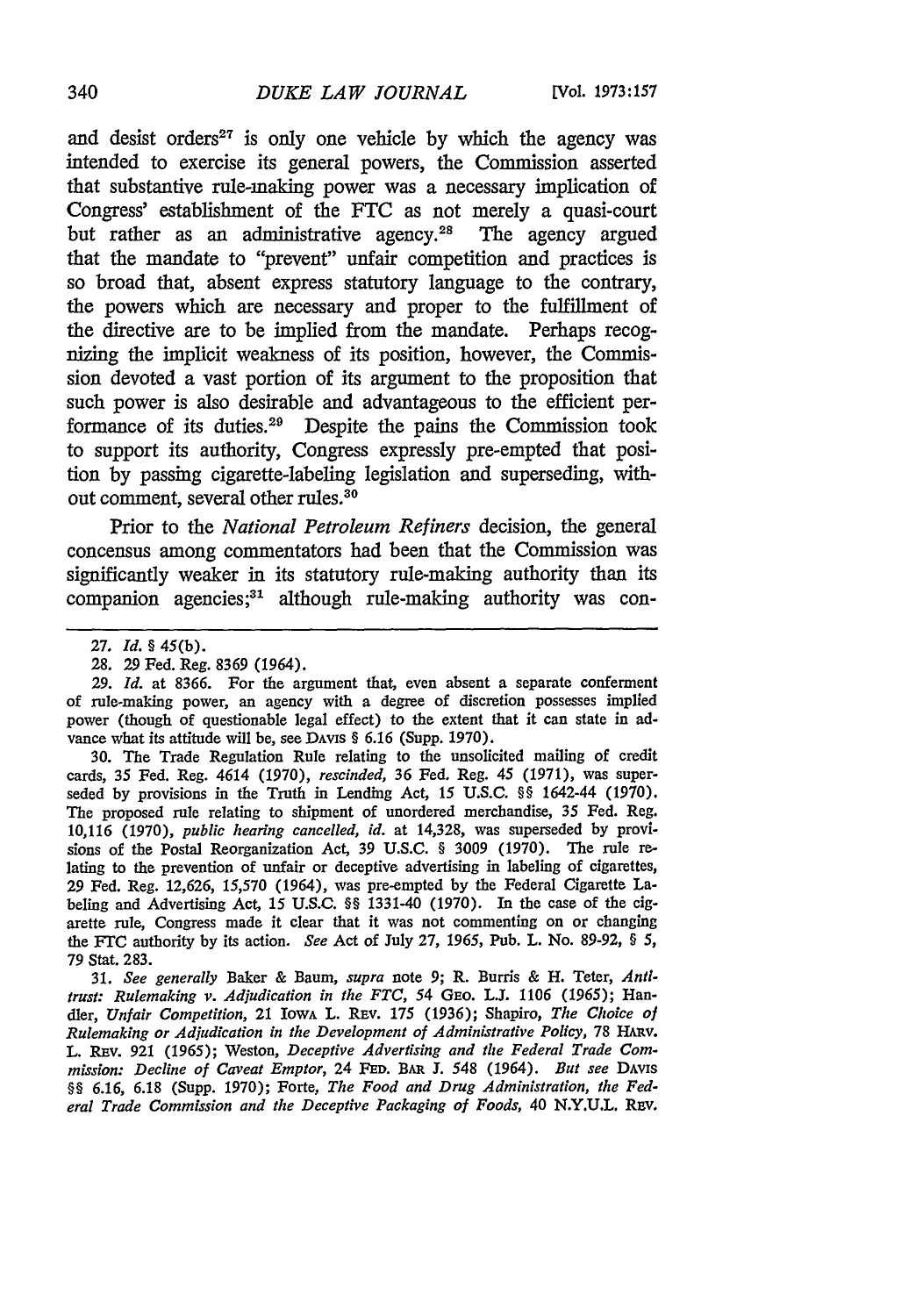ceded to be desirable for the Commission, congressional action was felt to be necessary to grant such authority. Judicial review of the FTC's substantive rule-making authority did not occur prior to 1962, however, because the Commission had not attempted to issue such substantive rules. When the **FTC** did begin to assert this authority, judicial review was effectively circumvented by the fact that the rules issued were either non-controversial or, if controversial, soon superseded by congressional regulation.<sup>32</sup> Therefore, although the courts had explored the FTC's other powers,<sup>33</sup> as the advantages of a rule-making power became clear to the agency and the FTC accordingly began attempting to assert such a power, little judicial basis existed to determine the validity of the out- $\frac{34}{34}$ 

Relying heavily upon the legislative history of the FTCA, the *National Petroleum Refiners* court held that the Commission lacks the requisite statutory authority to issue Trade Regulation Rules.<sup>35</sup> The court noted that at the time of Congress' 1914 debate of the FTCA there were several unsuccessful attempts to amend the bill and to create a more powerful agency,<sup>36</sup> and the court concluded that Congress intended specifically to withhold the rule-making power-which would have been clearly granted if the proposed amendments to the bill had been approved-from the

33. *See* note 42 *infra.*

34. With respect to the National Labor Relations Act, however, the Supreme Court had said that "[tihe 'national meaning of words cannot be displaced by reference to difficulties in administration.'" Addison v. Holly Hill Fruit Prods., Inc., 322 U.S. 607, 617 (1944), *quoting* Commonwealth v. Grunseit, 67 Comm. L.R. **58,** 80 (Austl. 1943).

35. 340 F. Supp. at 1345-47. In support of its interpretation, the court cited the views of the author of the bill, Congressman Covington, and other statements made in the course of the House debate concerning what effect the wording of the bill would have. 51 Cong. REC. 8845, 9056-57, 14,932, 14938 (1914). See note 14 *supra.*

36. 340 F. Supp. at 1346, *citing 51* CoNG. Rac. 9047-50, 9056-57 (1914).

**<sup>860</sup>** (1965); Wegman, *Cigarettes and Health: A Legal Analysis, 51* **CORNELL** L.Q. 678 (1966).

<sup>32.</sup> See note 30 *supra* for citations concerning the supersession of the cigarette rule and other Trade Regulation Rules. Heretofore the courts had refused to enjoin the FTC from having proposed hearings preliminary to the issuance of Trade Regulation Rules, holding that the cases would be ripe for adjudication only if a rule was issued. Bristol-Meyers v. FTC, 424 F.2d 935 (D.C. Cir.), *cert. denied,* 400 U.S. 824 (1970) (proposed rule regulating certain aspects of commerce in medicines); Lever Brothers Co. v. FTC, 325 F. Supp. 371 **(D.** Me. 1971) (proposed rule prohibiting sale of synthetic detergents without disclosing ingredients and warning of the contribution to pollution of any phosphates).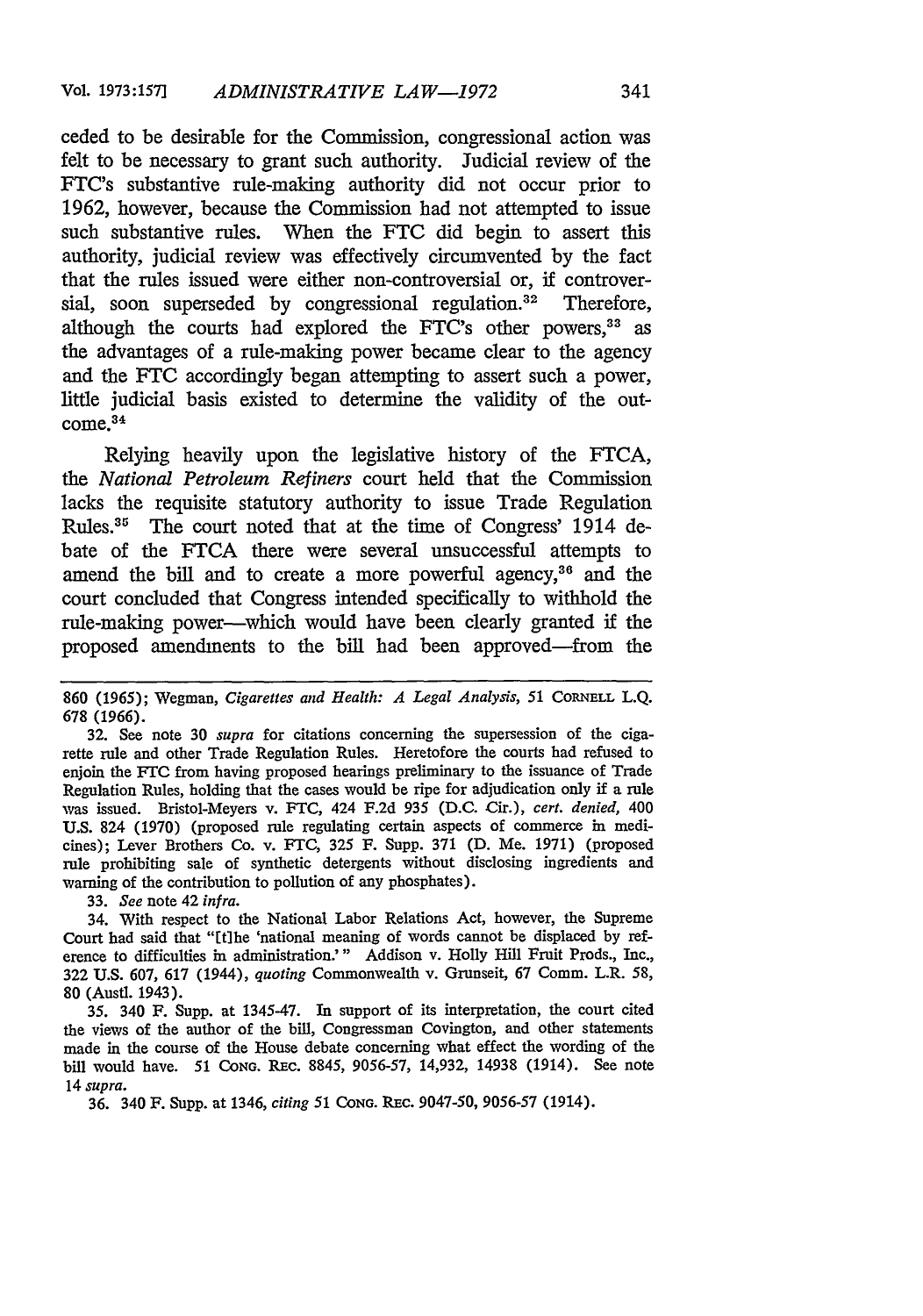Commission. In addition, the court rejected the Commission's contention that "rule," in section  $6(g)$  of the FTCA,<sup>37</sup> should be defined as it is in the Adinistrative Procedure Act.<sup>88</sup> The court noted that the passage of the FTCA preceded that of the APA by over thirty years and that there was no cross-reference between the two statutes;<sup>39</sup> from these facts the court drew the inference that Congress did not expect the FTC to engage in substantive rulemaking activity in the manner prescribed in the APA. The court further refused to interpret the statutory provision authorizing the Commission to "prevent" unfair methods of competition<sup>40</sup> to constitute an implied rule-making power;<sup>41</sup> although it acknowledged that such imprecise grants of power to other agencies have been sustained in the past, $42$  the court indicated that such cases did not in-

39. The court noted that the NLRA was passed prior to the APA and was amended specifically to refer to the APA, see 29 U.S.C. § 156 (1970); however, Congress found no such change necessary in the FTCA. 340 F. Supp. at 1348.

40. 15 U.S.C. **§** 45(a)(6) (1970).

41. 340 F. Supp. at 1349. The court specifically pointed to the next paragraph in section 5(b), 15 U.S.C. § 45(b) (1970), and its requirement that adjudicative proceedings be used with the issuance of cease and desist orders.

42. 340 *F.* Supp. at 1349. In several cases, the Supreme Court had sustained imprecise grants of power; however, these cases are distinguishable since there was not a strong legislative history to the contrary as in the case of the FrCA. *See* United States v. Oregon, 366 U.S. 643 (1961) (holding that the legislative history of statute was not strong enough to overcome the plain language of the statute); United States v. Public Utilities Commissions, 345 U.S. 295 (1953) (holding the legislative history not strong enough to negate a grant of power to the commission); National Broadcasting Co., Inc. v. United States, 319 U.S. *190* (1943) (holding the legislative history not to clearly negate implied grant of legislative power to FCC). *But see* Schechter Poultry Corp. v. United States, 295 U.S. *495 (1935)* (where the Court analyzed Congress' generally limited ability to delegate legislative power in the form of creating quasi-judicial commissions). Although the District of Columbia Circuit had held that agencies cannot regulate in such a manner as to expand the statutory power, FTC v. B.F. Goodrich Co., 242 F.2d 31 (D.C. Cir. *1951)* (findings of fact being expressed in "dollars" while the rule was expressed in "pounds," the rule was therefore invalid since it was not properly based upon findings as required by the statute); Textile & Apparel Group, Am. Importers Ass'n v. FTC, 410 F.2d 1052 (D.C. Cir.), *cert. denied,* 396 U.S. 910 (1969) (holding Wool Act's authorizing *FTC* to require labeling and authorizing the issuance of cease and desist orders did not authorize rule under which imports were intercepted and tested), in United States v. Morton Salt Co., 338 U.S. 632 (1950), the Supreme Court, by reading the FTCA as an integrated whole, affirmed the power of the FTC to apply its regulation beyond the literal language of the individual sections of the statute.

*The National Petroleum Refiners* decision exaggerates the apparent distinctions in the language of the various statutes granting rule-making authority to administra-

<sup>37.</sup> **15** U.S.C. **§** 46(g) (1970).

<sup>38.</sup> **5** U.S.C. **§** *551(4)* (1970).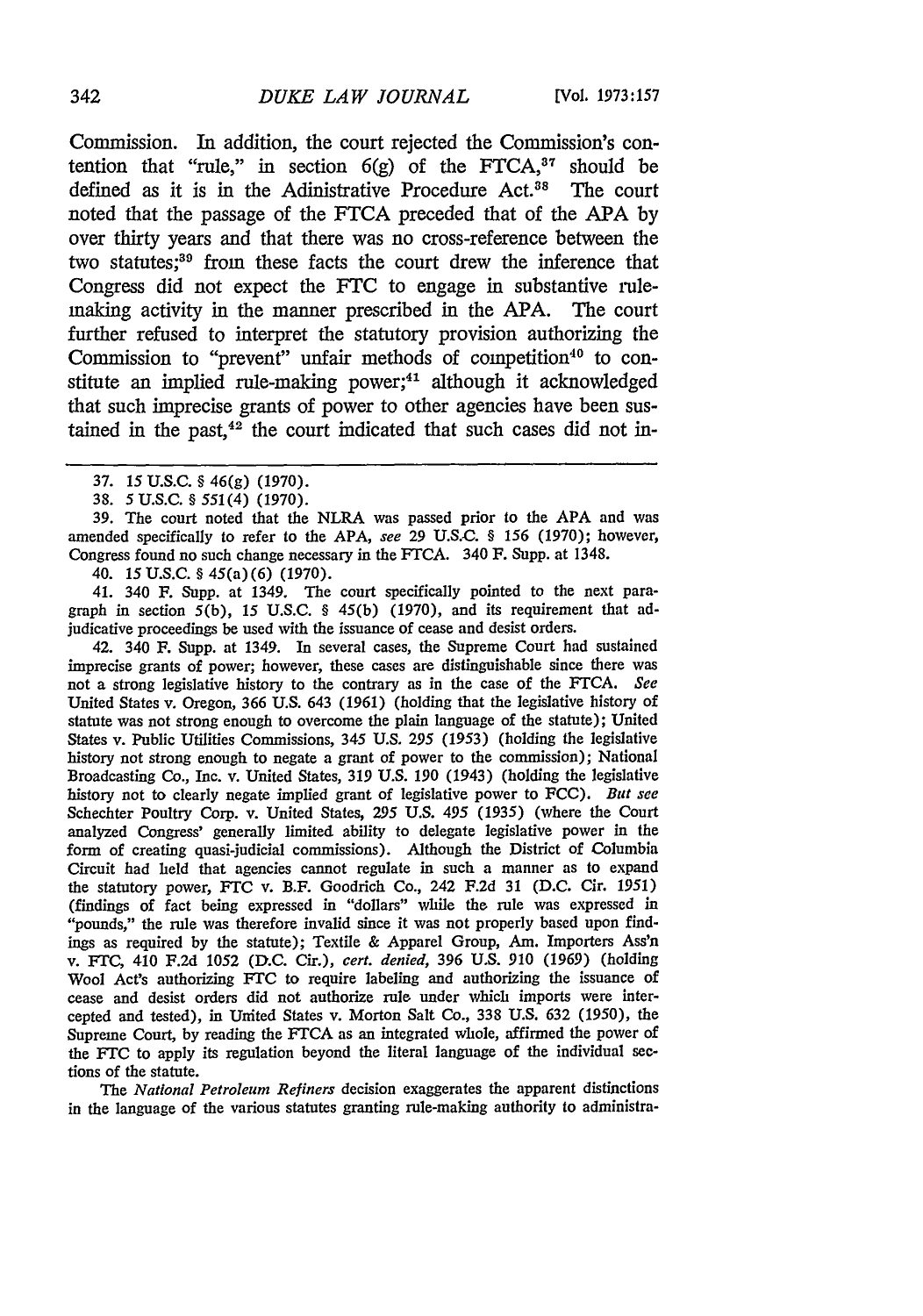volve the overwhelmingly contrary legislative history of the FTCA.<sup>43</sup> The court found further support for its interpretation of the FTCA in the particularity of the subsequent grants by Congress of substantive rule-making power to the agency;<sup>44</sup> the fact that Congress later granted such rule-making power to the FTC in particular areas<sup>45</sup> was seen by the court as an implication that Congress had not intended to grant general rule-making power in the FTCA. The court also interpreted the congressional action of superseding several Trade Regulation Rules as an implicit rejection of the efficacy of such rules, and the court attributed some signifi-

tive agencies. See notes 16, 17 *supra* and accompanying text. While differences in the statutes do exist, it is nonetheless true that the language in each of the statutes discussed by the court is imprecise. Indeed, given the parallel structure and functions of many administrative agencies and the general similarity in statutory language granting rule-making authority to these bodies, the court's emphasis on slight distinctions that exist in such language seems less than convincing. Similarly, in interpreting Congress' motives in superseding several of the FTC's Trade Regulation Rules, the court ignored the fact that Congress clearly concluded that the action was not to be taken in any way as affecting or commenting on the Commission's rule-making authority.

The NLRB amendment, referred to at 340 F. Supp. 1348, was likewise misunderstood. There would seem to be no need to comment on the meaning of "rules" with respect to APA definitions unless the meaning was to be *other* than that given generally for other agencies. Thus, the FTC's argument would seem to be following the court's suggestion in looking at the FTCA as an integrated whole as directed by United States v. Morton Salt Co., 338 U.S. 632 (1950). Reading the statute as a whole, the mandate to "prevent" could be interpreted as granting to the **FTC** the authority ordinarily given to agencies, with any further language in the FTCA being interpreted as simply adding to that power. Perhaps such ambiguity in this and other statutes suggests a general need for the clarification of the powers of administrative bodies.

43. 340 F. Supp. at 1349, *citing* United States v. Oregon, 366 U.S. 643 (1961); United States v. Public Util. Comm'ns, 345 U.S. 295 (1953); National Broadcasting Co. v. United States, 319 U.S. 190 (1943).

44. 340 F. Supp. at 1347 n.17. The court further noted the amendment to the Flammable Fabrics Act, 81 Stat. 570 (1967), and the statement of the report of the House Committee on Interstate and Foreign Commerce that the amendment was designed to make the act more flexible by permitting "regulations to be issued under substantive rule-making procedure rather than having them fixed by law as is now the case." H.R. REP. No. 972, 90th Cong., 1st Sess. 1 (1967).

The court suggested that there was a similar need to spell out the substantive rule-making authority in the case of section 6(g) of the **FTCA.** The court stated that the Commission's traditional failure to assert such rule-making authority indicated the FTC's awareness that it had not been granted this rule-making authority originally, 340 F. Supp. at 1347. The court further noted the repeated admission of the FTC that it has no power to promulgate substantive rules of law, citing *FTC Annual Reports, id.* at 1347, n.16, and testimony before Senate and House Committees, *id.* at 1350 n.33.

45. See note 16 *supra.*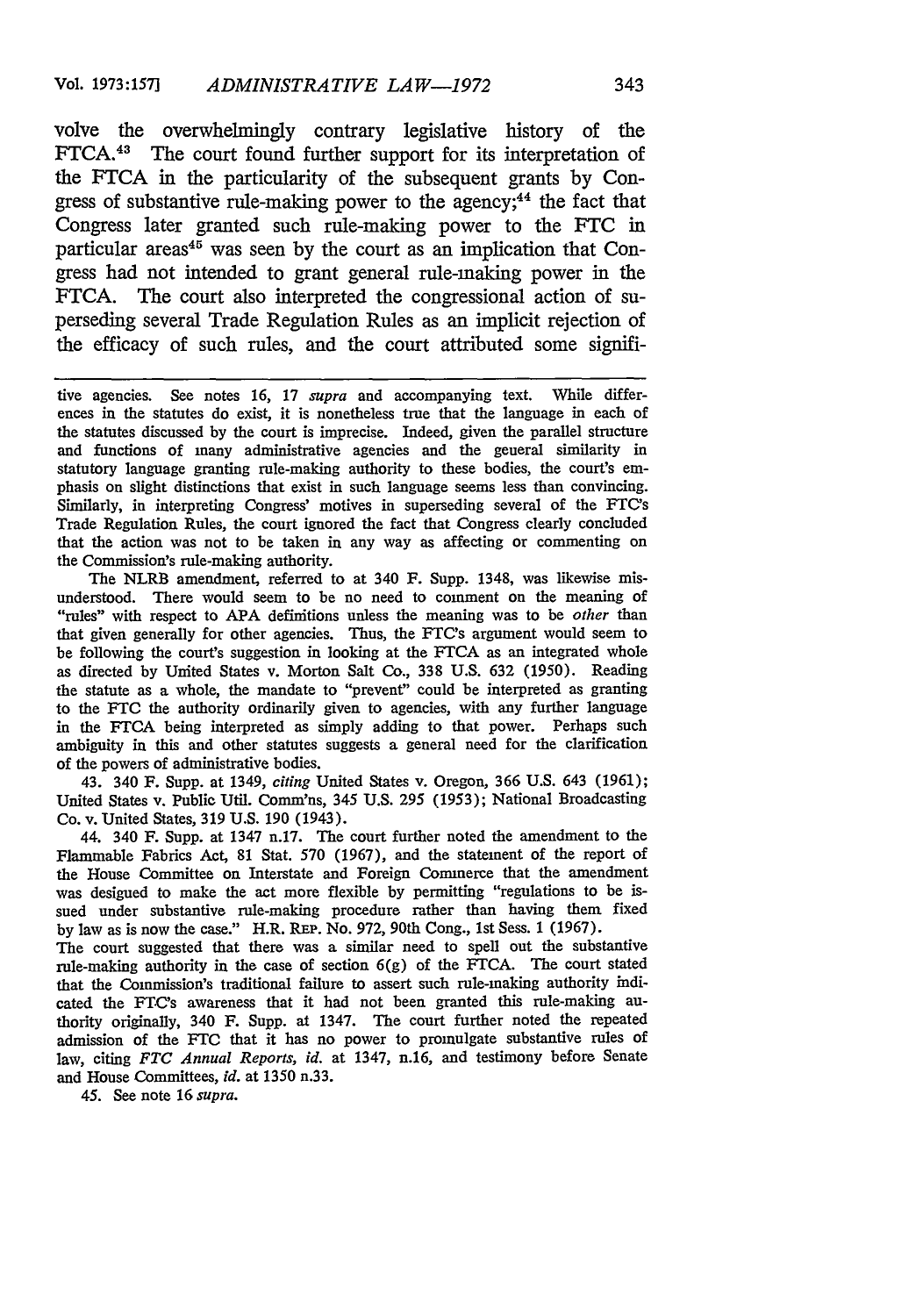cance to the fact that Congress has not yet passed a pending bill $146$ which would amend section  $6(g)$  of the FTCA so as to authorize the Commission to legislate rules defining the unfair or deceptive practices referred to in section  $5(a)(1)$ .<sup>47</sup> The court summarized the FTC's argument as a "bootstrap operation," requiring not a construction but an impermissible enlargement of the statute.<sup>48</sup>

The decision in *National Petroleum Refiners* confirms the common prior impression that the FTC was operating beyond its statutory authorization in promulgating Trade Regulation Rules.<sup>49</sup> The district court's documentation of the legislative history makes it clear the **FTC** was indeed meant to be distinct from the other bodies in its limited power—the congressional intent was to withhold rulemaking authority from the Commission.<sup>50</sup> Nevertheless, the decision will have significant effects. At the most obvious level, the  $case<sup>51</sup>$  will lead to the nullification of the small conglomeration of Trade Regulation Rules which the Commission has promulgated in recent years.<sup>52</sup> The ultimate effect on consumers is not imme-

48. *Id.* at 1350.

**51.** The **FTC** filed its appellate briefs on July **19,** 1972; the appellees filed their reply brief on August 16, 1972.

52. 16 C.F.R. §§ 401-06, 409-10, 412-14, 417-18, 419, 422-24. The absence of earlier court challenges to these regulations would seem to indicate their non-controversial nature.

Most of the more important regulations have been superseded by Congress. See note 30, *supra.* Pending the final outcome of its rule-making authority, the FTC has continued to follow its procedure for the promulgation of Trade Regulation Rules. On January 4, 1973 the **FTC** released a revised Trade Regulation Rule dealing with the presentation of consumer claims and defenses in credit sales. 38 Fed. Reg. 892 (1972). The order of the *National Petroleum Refiners* court declared null and void only the rule relating to the posting of gasoline octane numbers. While any enforcement of other Trade Regulation Rules would inevitably result in their being struck down, the **FTC** was not enjoined from the promulgation of new rules.

Realizing the uncertain status of its Trade Regulation Rules, the FTC, in issuing its rule on door to door sales, insisted that it has the authority to promulgate

<sup>46.</sup> See note 53 *infra.*

<sup>47.</sup> It is dangerous to speculate as to why Congress *failed* to pass legislation. The court merely mentioned this in passing by way of a footnote. 340 F. Supp. at 1350 n.33.

<sup>49.</sup> See note 31 *supra* and accompanying text.

*<sup>50.</sup> See* note 35 *supra* and accompanying text. A thorough reading of the cited debate uncovers a congressional hesitancy to grant sweeping power over a broad area. This is similar to the concern expressed recently with respect to bills now pending in Congress which would grant the FTC rule-making authority in unquestionable terms. See 117 Cong. REC. S17,828 (remarks of Senator Moss), S17,857 (remarks of Senator Hruska), S17,873 (remarks of Senator Cotton), S17,- 884 (remarks of Senator Cooper) (daily ed. Nov. 8, 1971).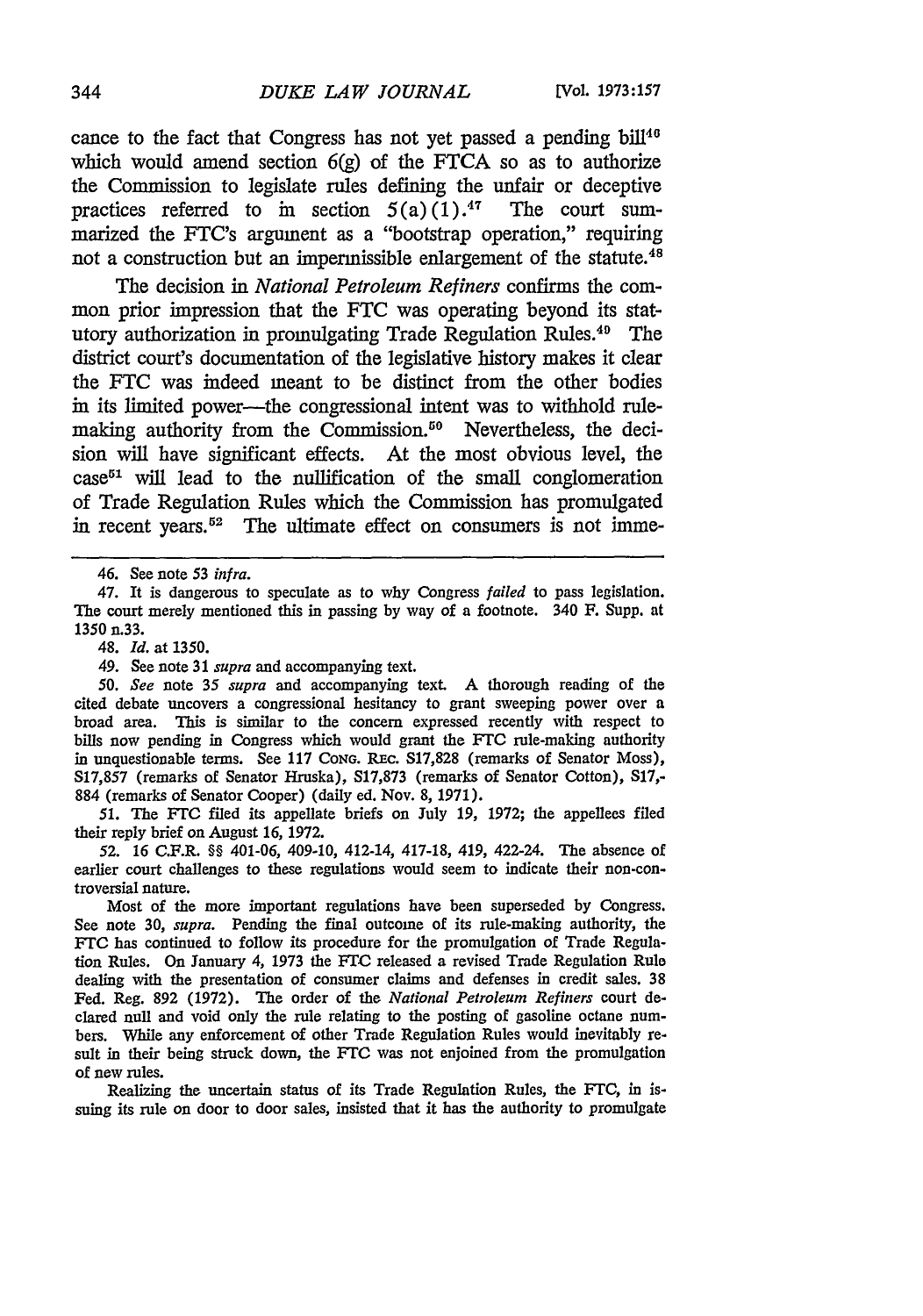diately apparent, however, since the impact of the case in this respect is largely dependent upon the changes in the FTC authority which *National Petroleum Refiners* could generate in Congress and upon the ensuing changes in FTC activity. The decision may well urge Congress to accelerate its action on bills now pending which would give the Commission rule-making authority.<sup>53</sup> Thus, the importance of *National Petroleum Refiners* is found in the fact that the case may serve as a catalyst in forcing a long-needed crystalization of the imprecisely-worded powers of the FTC. Congress may now be forced to consider the advantages and disadvantages of allowing an agency governing the broad area encompassed by the FTCA to issue legislative rules with the effect of substantive law.

It is immediately apparent that the ability of the FTC to issue rules would have definite advantages.<sup> $54$ </sup> Since the issuance of substantive principles is an implicit part of the Commission's adjudicatory powers, the primary question raised in *National Petroleum Refiners* was not *whether* rules are to be made, but rather the *manner* in which they will be issued. If such regulations are issued through the process of legislative rule-making, the gathering and evaluation of information is simplified; furthermore, the views of interested persons excluded in a case-by-case adjudicatory process would be considered.<sup> $55$ </sup> The rule-making process is not limited by the confines of a quasi-judicial procedure incorporating time-consuming, albeit necessary, safeguards of individual rights; it is more difficult to issue broad, meaningful rules in cases of adjudication

such rules. 37 Fed. Reg. 22934, 22944 (1972), but nevertheless deferred an announcement of an effective date, citing the pending litigation of the Commission's rule-making authority. *Id.* at 22961.

53. S.986, 92d Cong., 1st Sess. (1971); H.R. 4809, **92d** Cong., 1st Sess. (1971). Opposition has been expressed to granting the Commission unrestricted rule-making authority, however, as evidenced by the sixty day congressional veto incorporated into the Senate bill. *See* 117 CoNG REc. S17,828 (remarks of Senator Moss), S17,857 (remarks of Senator Hruska), S17,873 (remarks of Senator Cotton), S17,884 (remarks of Senator Cooper) (daily ed. Nov. 8, 1971). The House bill, with its less cumbersome procedure, is preferred by the Commission. BNA ANTi-TusT **AND** TRADE RE. REP. No. 560, **p. A-1** (1972).

*54. See generally* DAvis, § 6.15 (Supp. 1970); Shapiro, *The Choice of Rule*making or Adjudication in the Development of Administrative Policy, 78 HARV. L. REv. 921 (1965). *See also* 29 Fed. Reg. 8364 (1964).

*55.* Of course, in adjudication, interested persons may file briefs as amici curiae. For a discussion of the limited allowance made for public participation in informal FTC proceedings and the unclear but limited provisions for intervention of interested parties in formal **FTC** adjudicatory proceedings, see Comment, *Public Par.* ticipation in Federal Administrative Proceedings, 120 U. PA. L. REV. 702, 789-**812 (1972).**